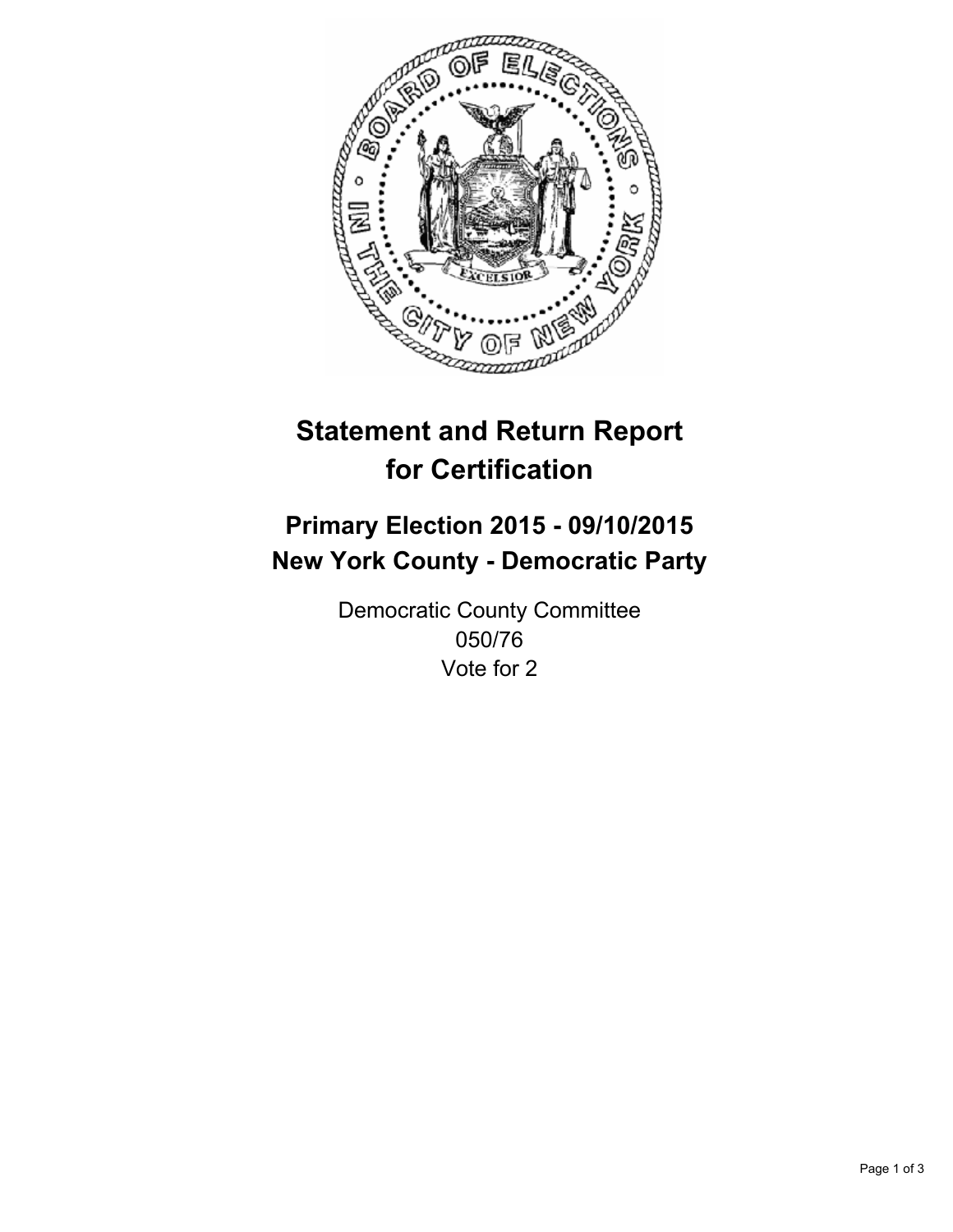

#### **Assembly District 76**

| <b>PUBLIC COUNTER</b>                                    | 26 |
|----------------------------------------------------------|----|
| ABSENTEE/MILITARY                                        |    |
| <b>AFFIDAVIT</b>                                         | 0  |
| <b>Total Ballots</b>                                     | 27 |
| Less - Inapplicable Federal/Special Presidential Ballots | 0  |
| <b>Total Applicable Ballots</b>                          | 27 |
| <b>JOSHUA GOODMAN</b>                                    | 10 |
| <b>GAIL SHEMIN</b>                                       | 10 |
| SAMANTHA J. SCHMIDT                                      | 6  |
| <b>RITA L. MAGIER</b>                                    | 6  |
| <b>Total Votes</b>                                       | 32 |
| Unrecorded                                               | 22 |